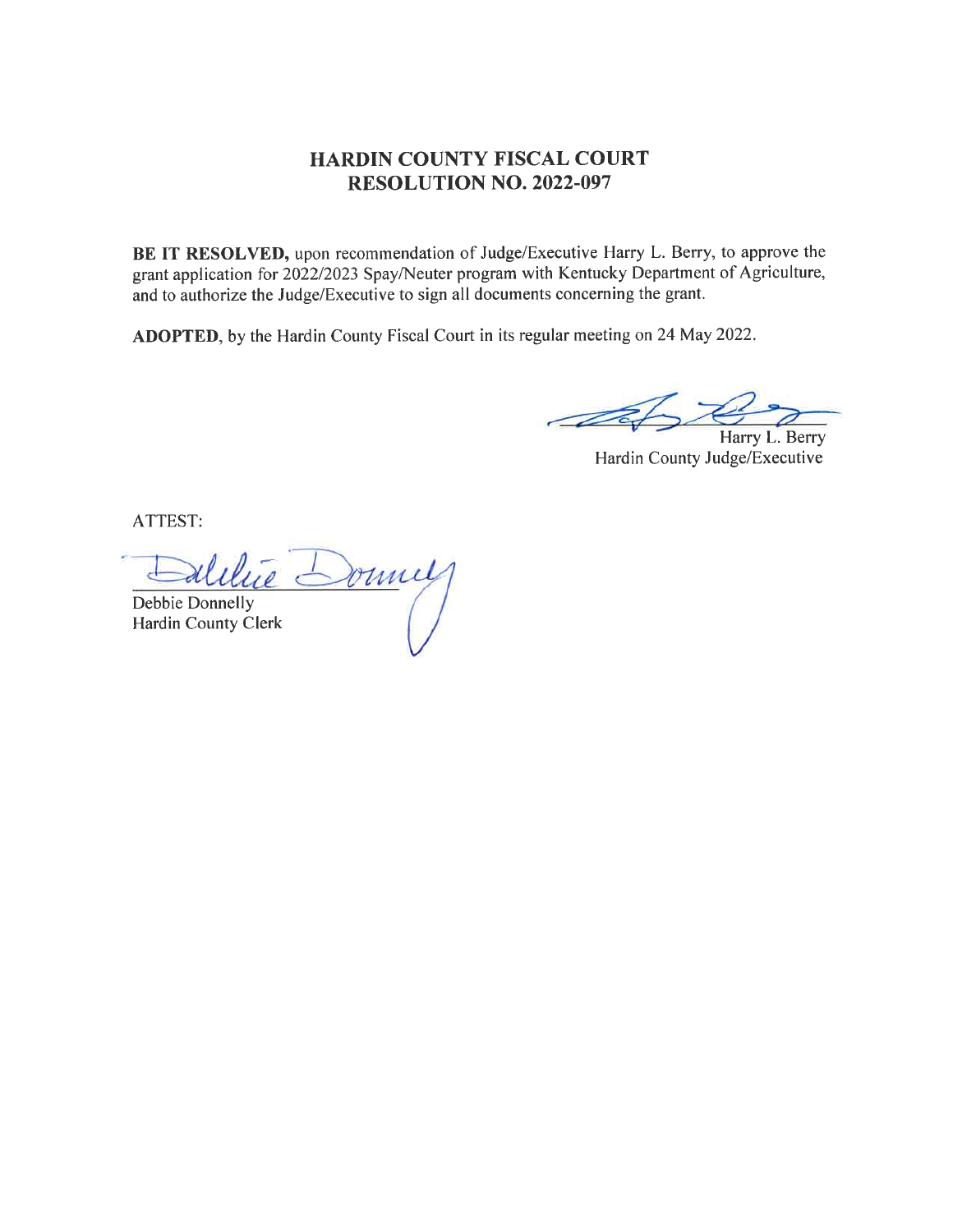## **Kentucky Department of Agriculture Animal Control Advisory Board**

#### Spav/Neuter Kentucky Program - 2022 Grant Application

Instructions: Fill out completely all documents. Emailed/scanned applications will be accepted until midnight, July 15, 2022 at: michael.grant(a ky.gov, no faxed applications, or mailings will be accepted.

|        | County/Metro Government Hardin County animal Care and Control                                                                                                               |                       |  |
|--------|-----------------------------------------------------------------------------------------------------------------------------------------------------------------------------|-----------------------|--|
| Street | Address 220 Peterson Dr.<br>P.O. Box                                                                                                                                        | Elitabethtown<br>City |  |
|        | Phone (270) 769-3428 website Address WWW. heky.org/animal.control-                                                                                                          |                       |  |
|        | 2022 Grant Administrator neke MCKUH                                                                                                                                         |                       |  |
|        | Admin Email MMUNH @ hcky. CrgAdmin Evening Phone (270) 734-2462<br>(Please note that the awards committee may need to contact the grant administrator during the evening)   |                       |  |
|        | AMOUNT OF FUNDS REQUESTED: $$ \frac{3CCC}{100}$ (MAXIMUM OF \$3,000)<br>$\alpha$ and $\alpha$ and $\alpha$ and $\alpha$ and $\alpha$ and $\alpha$ and $\alpha$ and $\alpha$ |                       |  |

 $\sim$ 

AMOUNT OF MATCHING DOLLARS FROM APPLICANT: \$ 3000. NO MATCH IS REQUIRED, BUT PREFERENCE WILL BE GIVEN TO APPLICANTS OFFERING MORE MATCHING DOLLARS.

**FOR THIS GRANT:** 

Average anticipated alteration cost per canine  $50$  Male  $50$  Female Average anticipated alteration cost per feline  $\overline{50}$  Male  $\overline{50}$  Female

FOR YOUR LAST GRANT Average alteration cost per canine  $\frac{50}{50}$  Male  $\frac{50}{50}$  Female

Vet or Clinic providing these cost estimates: Hardin Canty Gnimal Cave and Control Your written cost estimate must be attached to this application. The anticipated cost to alter is extremely important in the allocation of grant funds. The ACAB strongly encourages the applicant to seek out the best terms possible and award amounts will be based in part on costs.

Page 1 of 3 2022 ACAB Spay Neuter Grant Application Late or Incomplete Applications WILL NOT BE CONSIDERED. Applicant AM menut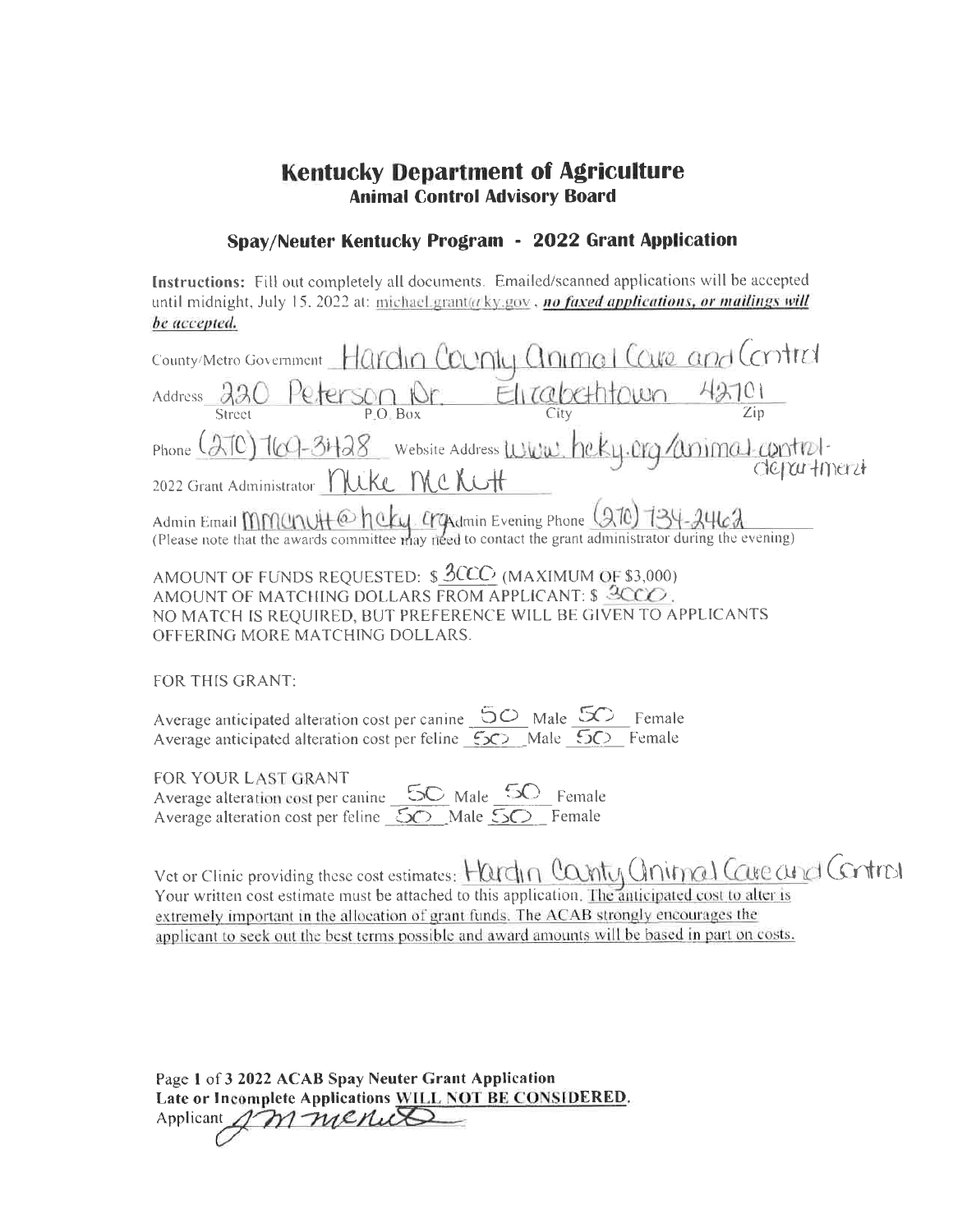# Kentucky Department of Agriculture 2022 County Animal Shelter Survey

| $Country: 1 Qrdin$                                                                                                                                   | Date Completed 5 9 2012 |
|------------------------------------------------------------------------------------------------------------------------------------------------------|-------------------------|
| bare Completed <u>Control</u><br>Animal Control Officer: Unris Siler, Carpenter Have you done the training<br>Perred to in 302 KAR 101:010? Yes V No |                         |

Physical (NOT MAILING) address of the County Animal Shelter: aao Peterson Dr.<br>Elitabethtown, KY 42701

Is this shelter managed by the county or under contract for management? Please circle:

| County Managed) | Contract Managed |  |
|-----------------|------------------|--|
|                 |                  |  |

| If contract managed, who is the contractor? | M/A |
|---------------------------------------------|-----|
|                                             |     |

| Shelter Phone Number: (270) 764-3428     |  |
|------------------------------------------|--|
| Shelter Email Address: Skelly Chcky. CVG |  |

Shelter Hours:

| Monday    | $800$ until $4.30 \mu m$ |  |
|-----------|--------------------------|--|
| Tuesday   | $9:00$ until $4.30$      |  |
| Wednesday | $8.00$ until $4.30$      |  |
| Thursday  | $8°00$ until $4:30°$     |  |
| Friday    | $8.00$ until 4.30        |  |
| Saturday  | $8:00$ until $4:30$      |  |
| Sunday    | Closed until Closed      |  |

Approximately how many animals come to your shelter yearly: 034 dogs 036 cats

Page 3 of 3 2022 ACAB Spay Neuter Grant Application Late or Incomplete Applications WILL NOT BE CONSIDERED.<br>Applicant *Amelia D MEU*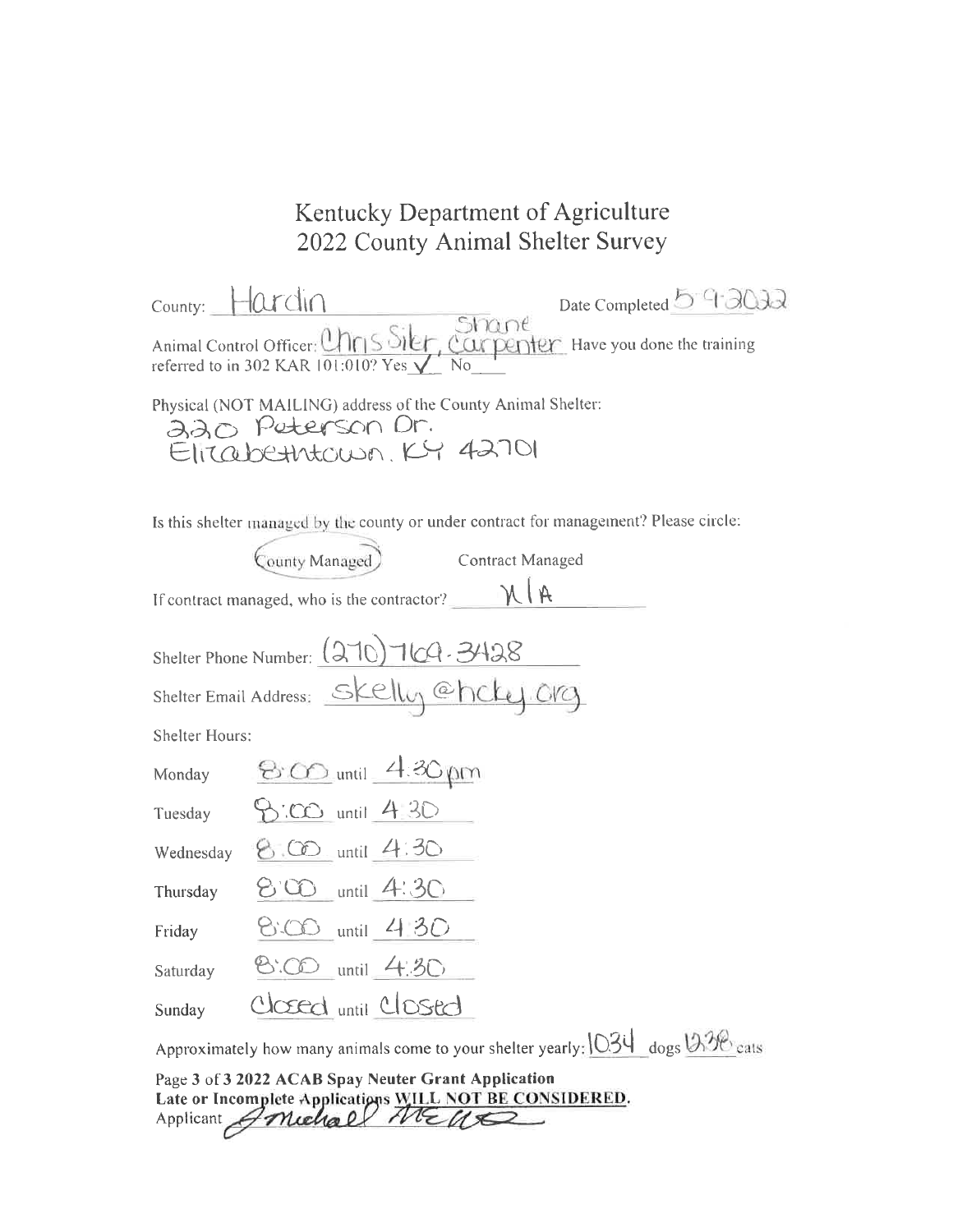# About Hardin County Animal Care and Control

We presently have a staff of one director, four animal control officers (this includes the director), three full-time kennel workers, two part-time kennel workers. one staff assistant. one deputy director and twenty-five volunteers. AII officers are National Animal Control Association Certified.

One animal control officer is on-call 24/7 for emergency complaints; the officer on-call is dispatched at night by Hardin County Control (or 911).

Office hours are Monday through Saturday 8:00am until  $4:30 \text{pm}$ . The shelter is available to the public during office hours.

Our office enforces all state, county and city laws that pertain to animals in Hardin County. We pick up and quarantine dogs and cats that are suspected of having rabies. We investigate animal abuse cases and handle any type of animal complaint that anyone can possibly imagine.

We accept dogs and cats at our shelter from residents of Hardin County. We presently have 72 dog pens and 24 kennel cages to hold cats. A certified euthanasia specialist or a licensed veterinarian euthanizes all animals that are unable to be adopted by lethal injection. We hold all stray dogs 5 days before they are released for adoption.

Dog licenses are distributed and sold by our office and all veterinarian offices in Hardin County.

### Requirements for the qrant

Hardin County Animal Care and Control meets or exceeds all minimum requirements as required by KRS 258.119.

- Our shelter segregates male and female animals in holding areas; we hold ill or injured animals in separate pens.
- Separate quarantine areas for dogs and cats.
- All animal pens have protection from weather and are heated.
- o Kennel runs are built frorn materials that are easily cleaned and disinfected.
- o Employ a dog warden that is NACA certified.
- Provide access to the public for 40 hours per week.
- o Employ euthanasia methods recommended by the American Veterinary Medical Association.
- Promote the sale of state dog license.
- Accurate records are retained of animals entering our shelter and their disposition.
- The animals at our shelter are provided food and water daily.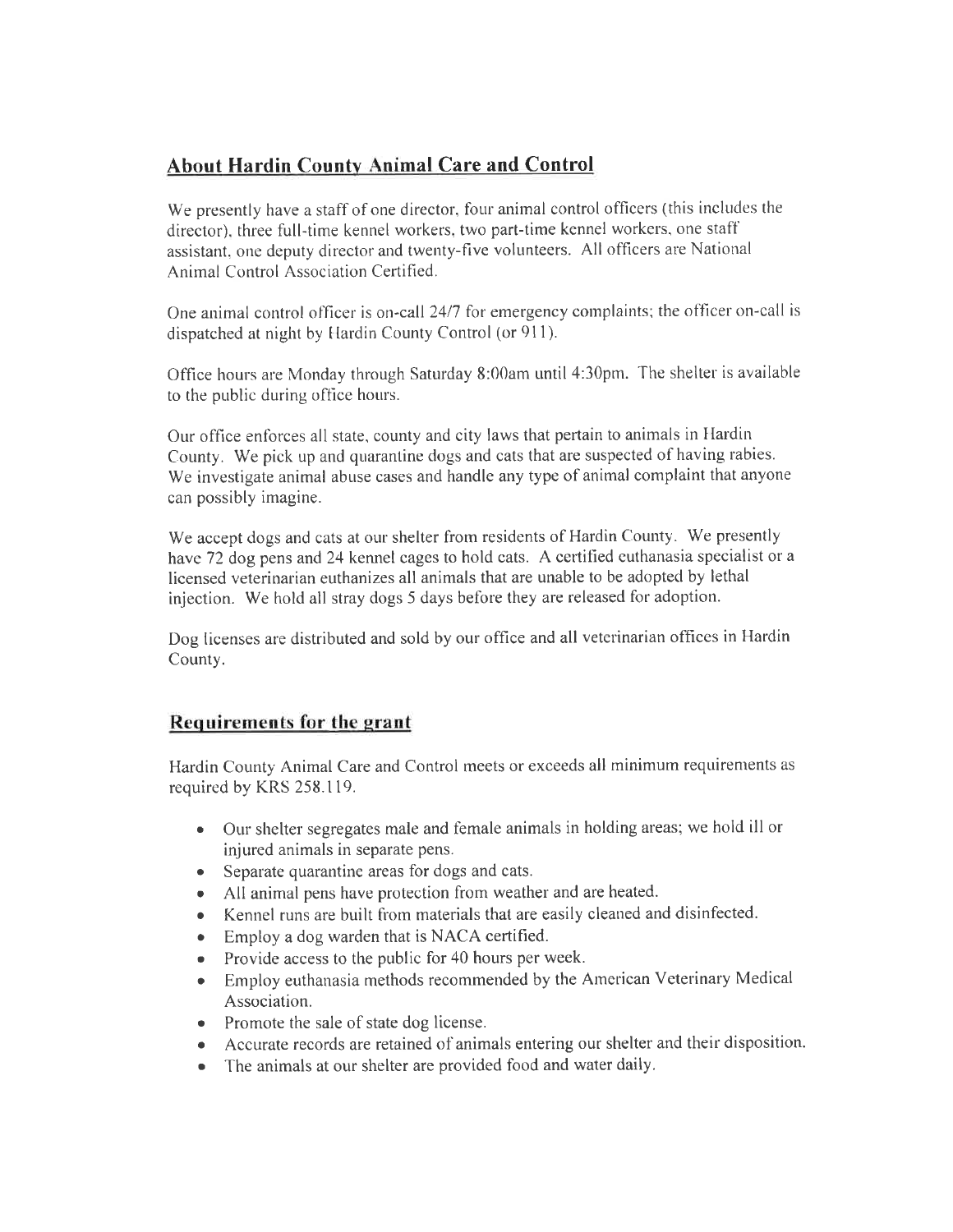#### Description of spay/neuter program for Hardin County Animal Care and Control

Administrator of program is Mike McNutt, Hardin County Animal Care and Control Director, NACA certified. Euthanasia Technician. Phone number is (270)769-3428.

Spay and neuter surgeries are done by a licensed veterinarian at Hardin County Animal Care and Control's fully equipped operating room.

The surgery per animal

Castrate cats-\$50 Spay cats- \$50 Castrate dogs under 50 lbs- \$50 Castrate dogs over 50 lbs- \$50 Spay dogs under 50lbs- \$50 Spay dogs over 50lbs- \$50

The cost per surgery to Hardin County Animal Care and Control is \$47.26. This includes drugs and materials.

This grant would ensure that all dogs and cats adopted from our shelter are spayed or neutered, therefore reducing the number of animals from Flardin County being euthanized by our shelter.

If possible we will also spay the female dogs that produce several litters of unwanted pups brought into the shelter. We willoffer this service free of charge.

The total number of animals spayed/neutered in 2021 was 2809.